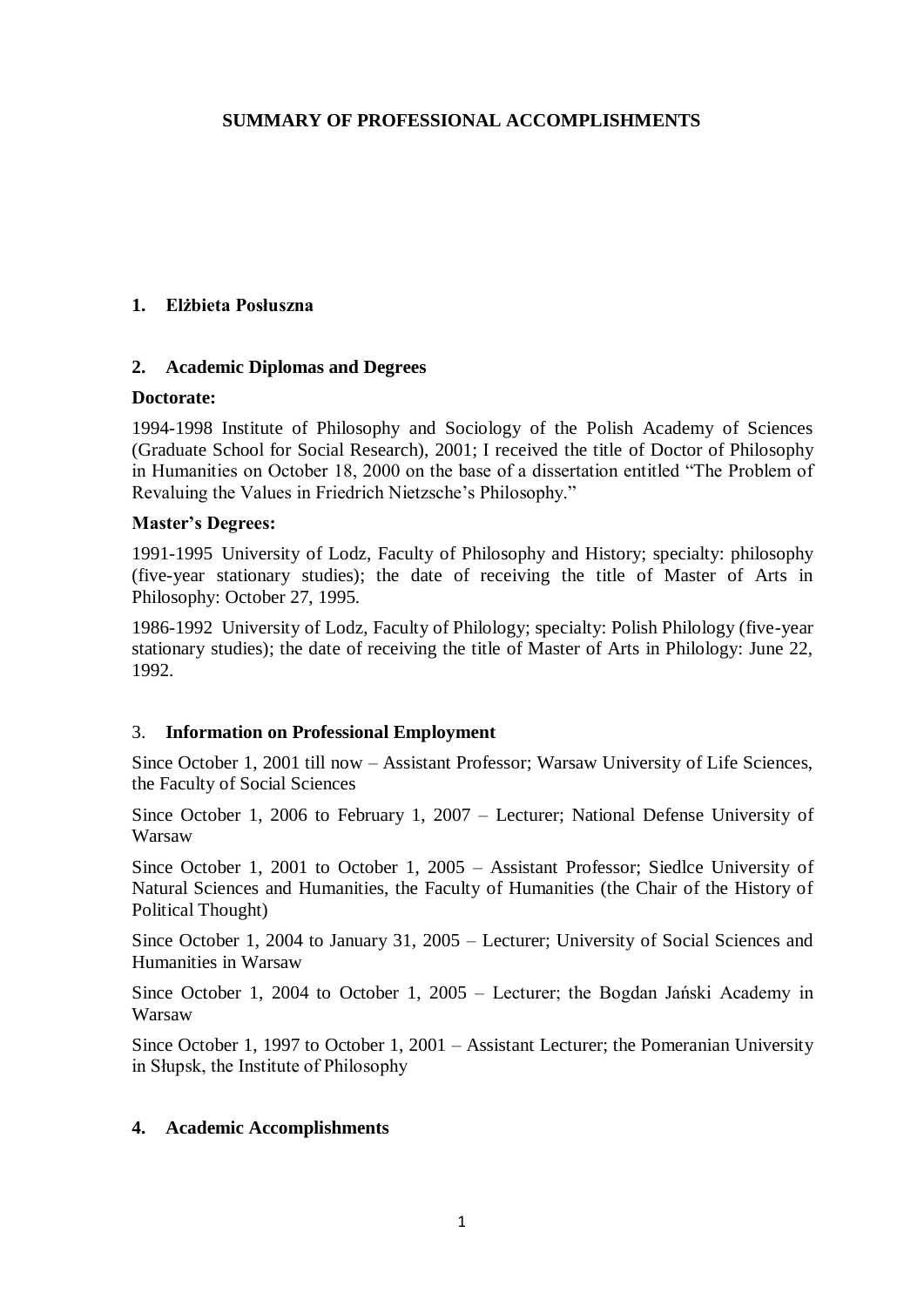# a) **Title of the accomplishment**

I. Creation of the first in Poland and in the world complex conception of ecoextremism (based on the ressentiment theory, netwars theory, and leaderless resistance theory), which is a useful tool not only to characterize this phenomenon, but also to identify the main forms of threats related to it, including their specificity and significance for politics and security. The conception points also at the transformations desirable in fighting terrorism (including ecoterrorism) through the prism of the function that hierarchically organized forces should have in it – the army, police (it may serve important practical goals – working out the means of counteracting the development of cyber-terrorism and the tools with the help of which one could more efficiently, than today, fight against its most dangerous manifestations) – the monograph *Ecological Extremism. The Sources, Manifestations, Perspectives* published in Polish (the first scientific monograph on ecoextremism in the world; second in the world on ecoterrorism)

II. A detailed analysis of the single-issue terrorism phenomenon (terrorism of narrow field of conflict), creating theoretical foundations for the assessment of the risk pertinent to its proliferation and the evaluation of the contemporary developmental potential of the chosen forms of activism that are part of it from the perspective of the dangers for national and international security – a monograph, published in English, entitled *Single-Issue Terrorism* (it is the first monograph on that topic in the world; it broadens and complements my earlier research on extremism and ecological terrorism by discussing new phenomena)

# b) **Author, title, year of publication, publishing house:**

Re. I. Elżbieta Posłuszna, *Ecological Extremism. The Sources, Manifestations, Perspectives*, Warszawa: Wydawnictwo Naukowe Scholar, 2012, (the habilitation thesis).

Re. II. Elżbieta Posłuszna (in collaboration with Jacek Posłuszny), *Single-Issue Terrorism*, [book published in English], Warszawa: Youround Publishing, 2013.

Also other two monographs and a number of articles listed in the index of publications directly related to the aforementioned accomplishments.

# c) **Description of the academic goal of the aforementioned books and articles and the reached results, including their potential usage:**

My academic work is dedicated to the problems of terrorism and extremism, which recently have become exceptionally significant in security studies. The most important result of my research is a monograph on the problems of ecological extremism entitled *Ecological Extremism. The Sources, Manifestations, Perspectives* (which was published in October 2012 in the academic publishing house  $Scholar<sup>1</sup>$ ). I attempt, in this book, to describe and explain the origin and nature of the ecological extremism phenomenon (in the

<sup>1</sup> <sup>1</sup> The book will be probably published also in English next year in an American academic publishing house Elsevier (it has been tentatively accepted for the publication).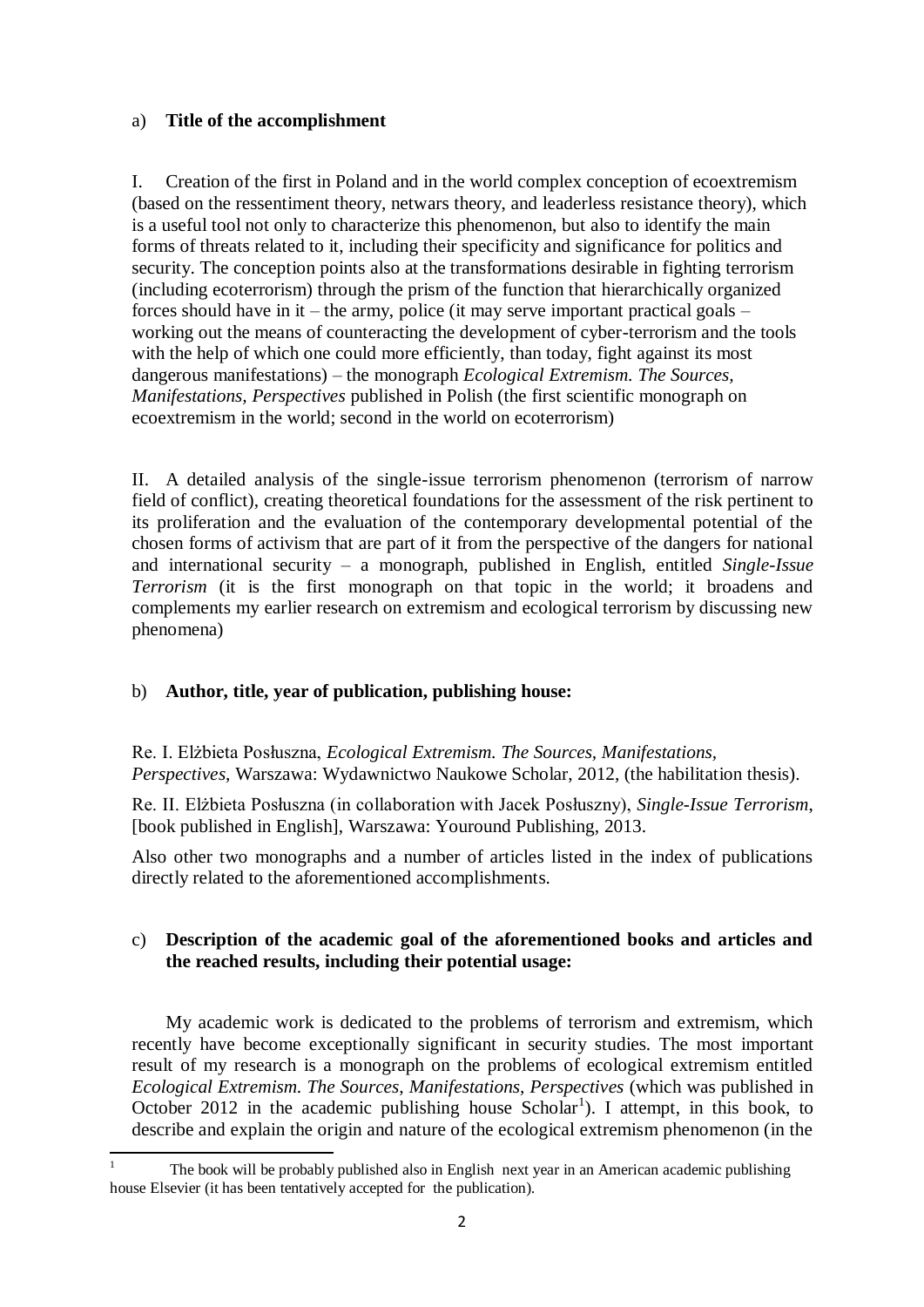subject literature it is usually considered in a more narrow "non-ideological" perspective, and hence it is often called ecoterrorism<sup>2</sup>), and to assess the threats related to its development. (The high degree of the perils pertinent to ecoterrorism is confirmed by the fact that among 112 attacks carried out in the United States and classified as terrorism by the FBI 57 were carried out by the groups or individuals motivated by environmental or animal rights ideology; in May 2001, the President of the FBI called ecoterrorist groups – the Animal Liberation Front and the Earth Liberation Front "the most extreme element in the United States"). The research the monograph is based on I carried out, i.a. under the research grant entitled "Single-Issue Terrorism" – project no. O N116 311538 financed by the Ministry of Science and Higher Education (and later by the National Center of Research and Development) realized from March 2010 to September 2012. The project was evaluated within social sciences (in the section of the problems of security and defense).

Ecoterrorism (or broader, taking into account the ideological perspective – ecoextremism) is a significant part of the so-called single-issue terrorism or special interest terrorism, which recently has been recognized in the subject literature as one of the most serious threats for the safety of the "Western Civilization" countries. This kind of terrorism (where, apart from environmental and animal rights terrorism, one may include also prolife terrorism, anti-globalization terrorism, terrorism of gene-technology opponents, or anarcho-individualistic terrorism – the subject of my current research interests) differs from other forms of terrorism because it does not aim at introducing broad socio-political (revolutionary) changes but at solving one single case. Single-issue terrorism is the main topic of my research. I address it in 3 monographs and 28 scientific articles and 14 academic conference presentations. The remaining 20 articles and 1 monograph as well as 9 conference presentations I dedicated to psychology, pedagogy and philosophy of security (which are however closely related to the main current of my research), and the rest to other, not directly security-oriented issues). The most important result of my research on single-issue terrorism is a monograph entitled *Single-Issue Terrorism*, which was published in English in September 2013. In that book I take up on, among other things, the evaluation of the risk related to the development of some forms of activism classified as single-issue terrorism and I attempt to assess their actual developmental potential in the perspective of the threats for national and international security.

In my research dedicated to ecoterrorism, which final result is the aforementioned monograph entitled *Ecological Extremism. The Sources, Manifestations, Perspectives* I try to answer the question in what direction terrorist activities of the ecological movement's radical wings will evolve (whether it is possible to determinate some relatively constant developmental tendencies in that evolution). The answer to such formulated research problem required reaching four closely related to each other goals:

- 1. showing the mechanisms governing the functioning of the ecological movement's extremist wings,
- 2. identifying its main developmental tendencies on the tactical and organizational levels,

 $\overline{2}$ <sup>2</sup> The term "ecoterrorism" is used to describe the activities of groups like the Animal Liberation Front, Earth First!, the Earth Liberation Front, the Animal Rights Militia, the Sea Shepherd Conservation Society, which in defense of animals or the natural environment carry out various acts of indirect violence (sabotage) or direct violence (attacks on people). Among the most common techniques of those groups are: arson, equipment destruction, sinking ships, bomb attacks, battery, poisoning food products in supermarkets (with rodenticides), sending letters containing razors supposedly infected with the HIV virus, murder threats, murder (lone wolves: Theodore Kaczynski, - the Unabomber, Volkert van der Graaf).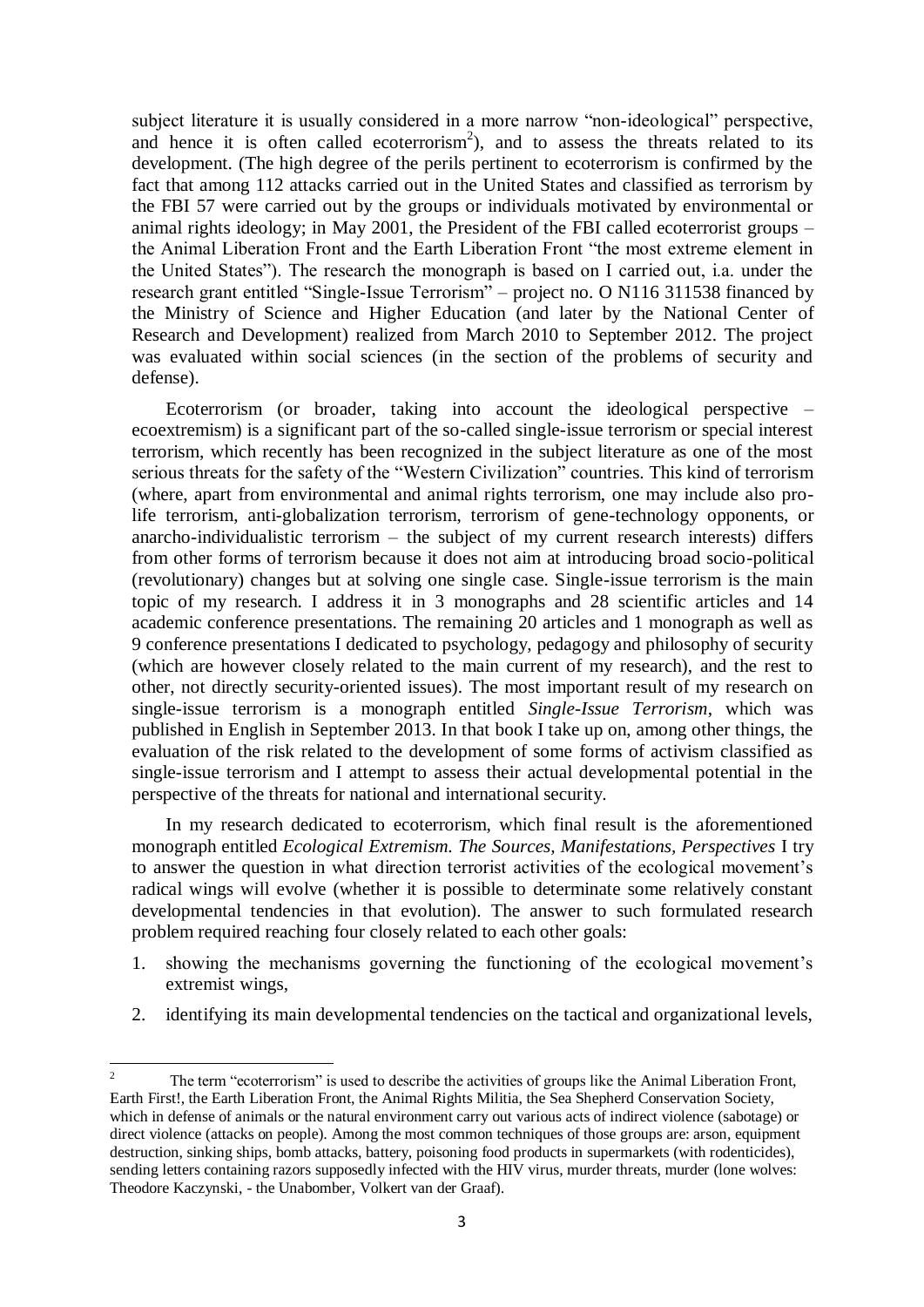- 3. recognizing the factors responsible for a rapid (in the last quarter of the century) increase of direct and indirect violence from their side,
- 4. answering the question which of the radical wings of the ecological movement (animal rights or environmental) and in what conditions may radicalize its activities in the future.

The combination of the above goals indicates that my research is of both, explanatory and prognostic nature. I attempt to demonstrate and explain the origin and nature of the described phenomena and processes and to formulate prognosis for the future.

In the subject literature the activities of the extremist groups defending animal rights (the Animal Liberation Front, the Animal Rights Militia, Justice Department) and those fighting for protection and restoration of the natural environment (Earth First!, the Earth Liberation Front, the Sea Shepherd Conservation Society) are often considered jointly and called "ecoterrorism," "ecological terrorism," "environmental terrorism." Such an approach is justified by the fact that many organizations of the two types closely cooperate with one another because the goals they want to reach are in many aspects convergent. The similitude of the goals does not mean that there is a convergence in the way they act. Animal rights groups apart from sabotage actions (arson, equipment and machine destruction, etc.) are willing to use direct violence, i.e. such which targets people (usually battery, injuring, threats, contamination or poisoning food products in supermarkets and violence threats), whereas environmental groups usually limit themselves to some relatively mild forms of indirect violence that targets "non-natural" objects (ecological sabotage, also known as monkeywrenching or ecotage). The difference in approach towards violence has, in my opinion, its source in the differences of ideological nature, as well as, in a different perception of threats (from a "hostile outside world") and possibility of "fixing" the state of affairs they stand against.

It should be noted that so far environmental groups<sup>3</sup> have not usually attacked human beings (at least there is no credible evidence for that) and that they have considered abandoning actions that could bring about any risk for human life or health (the so-called "lone wolves" are an exception). The reason for such a state of affairs lies, as I tried to demonstate, in the accepted by those groups philosophical worldview called "deep ecology," according to which, life is sacred and all beings that belong to the world of nature (both animate and inanimate) have the same right to existence and to realize their own individual developmental forms. According to the proponents of that worldview, killing or destroying "natural" beings is permitted (i.e. morally justified) only when it serves fulfilling the elementary vital needs; in other cases it deserves moral condemnation. Such an attitude towards the world of nature implies certain behavior also towards humans. For the advocates of deep ecology also the human beings, being a part of nature (even if they destroy and devastate it), have the right to life and physical integrity. It is also worthwhile to turn the attention to yet another worldview element of the radical environmental groups, namely, the belief that nature is not just a regular collection of animate and inanimate beings but a biogenic whole that possesses a higher moral value, than the individuals it is composed of. The thesis of such kind may induce the supposition that if human actions definitely and directly do not endanger nature in its entirety but merely bring harm to some of its parts (which, according to deep ecologists, do not possess full autonomous moral value), it can be expected (or at least hoped for) that environmental organizations will use such forms of persuasion that would not endanger human life and

1

Understood as relatively ideologically and structurally coherent organizational formation, contrary to the groups built according to the "leaderless resistance" model.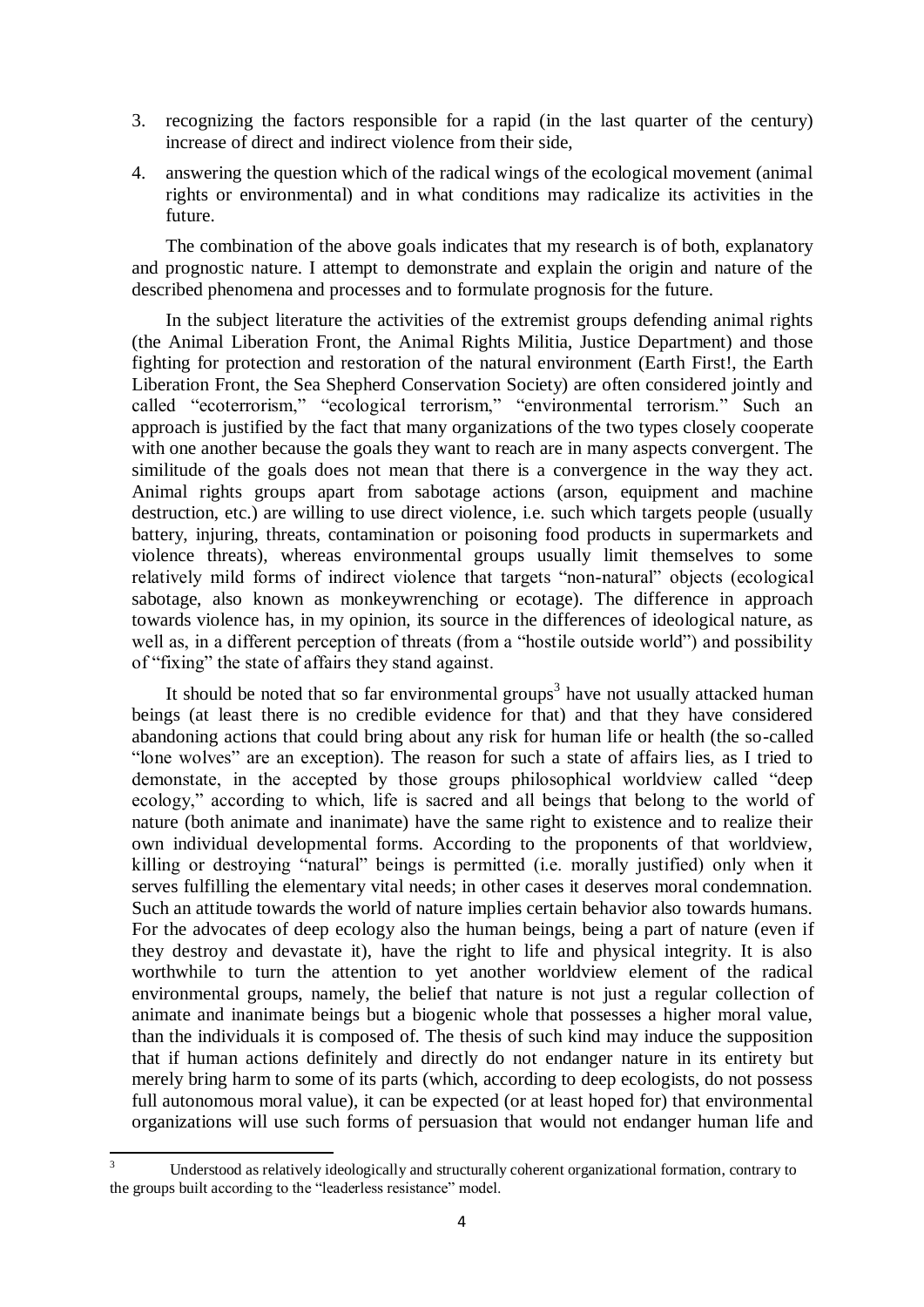physical integrity. However, the situation may change in the occurrence of a serious ecological crisis that would pose a significant threat to not only some parts of ecosystem but nature in its entirety. It should be noted that although such a threat is growing, the idea when it reaches a critical point is an issue of subjective opinion. It may happen that such a crisis will be prevented (it is in the interest of the whole humankind, not only of its part that possesses ecological sensibility), and thus a radicalization of activities of environmental groups will not occur. There is also a pessimistic scenario that is plausible enough to be taken into account. The crisis may be growing and radical ecologists may eventually come to the conclusion that the only way to save the Mother Earth are direct actions targeting people. Such a scenario seems probable – especially because there are certain claims, within the deep ecology worldview, that support it, e.g. biogenic holism. What could be the nature of such actions? Are there beyond ideological factors influencing the increase of environmental radicalism, or are there other elements of the deep ecology worldview (I do believe so), which may convince ecological extremist to radicalize their actions and in result to use violence towards people. These are questions I have tried to answer in the aforementioned monograph on the basis, of course, of a detailed analysis of source materials.

Contrary to environmental extremist groups, which have, so far, avoided attacking people, groups fighting for animal rights have more than once demonstrated that in defense of their ideals they are able to use various forms of direct violence. It should be also noted that violence targeting people has escalated during last couple of years. Searching for the reasons for such a state of affairs, one has to turn, in my opinion, also to the worldview assumptions (although not only). It should be noted that contrary to environmental groups, which consider "well-being" of the biotic whole as the highest moral good, in the case of the animal rights movement we deal not with holistic but individual placing of moral value. A characteristic feature of animal rights activism (animal liberationism) is what may be called "individual approach," and what is expressed by the conviction that life and wellbeing of individuals (including animals) has the priority – a person has the right to defend them even if it may be necessarily related to damaging the welfare of ecological community he or she is a part of. Moral value is ascribed here, first of all, to individuals, which are, according to the animal rights defenders, all living beings that are able to feel pleasure and suffering, and hence have "interests" (they believe human beings and animals are such beings). Killing morally significant individuals (possessing full moral value) is treated here as the largest crime that should be firmly and with might and main opposed. It is probably not an accident that in the radical animal rights fighters' writings and testimonies the situation of animals (especially those bred on farms and in laboratories) is often compared to the situation of the prisoners of the concentration camps during the Second World War. Such comparisons are often accompanied by pugnacious rhetoric and depreciation of those who are blamed for the current state of affairs (those performing vivisection, farmers, meat consumers), as well as, creating the "executioner-victim" opposition, which usually leads to the increase of radicalism. It should be noted that in the set of views characteristic for animal liberationism there is no belief that life as such is sacred (as environmental radicals believe it is). In the case of extremist animal rights defenders the increase of radicalism seems to be a simple consequence of ideological assumptions (with the lack of ideological limiting factors). It does not however determinate scenarios of the animal rights activism and the future of the movement itself. This is why it is so important to draw its developmental possibilities on the base of beyond-ideological elements. This is exactly what I have tried to do in my monograph.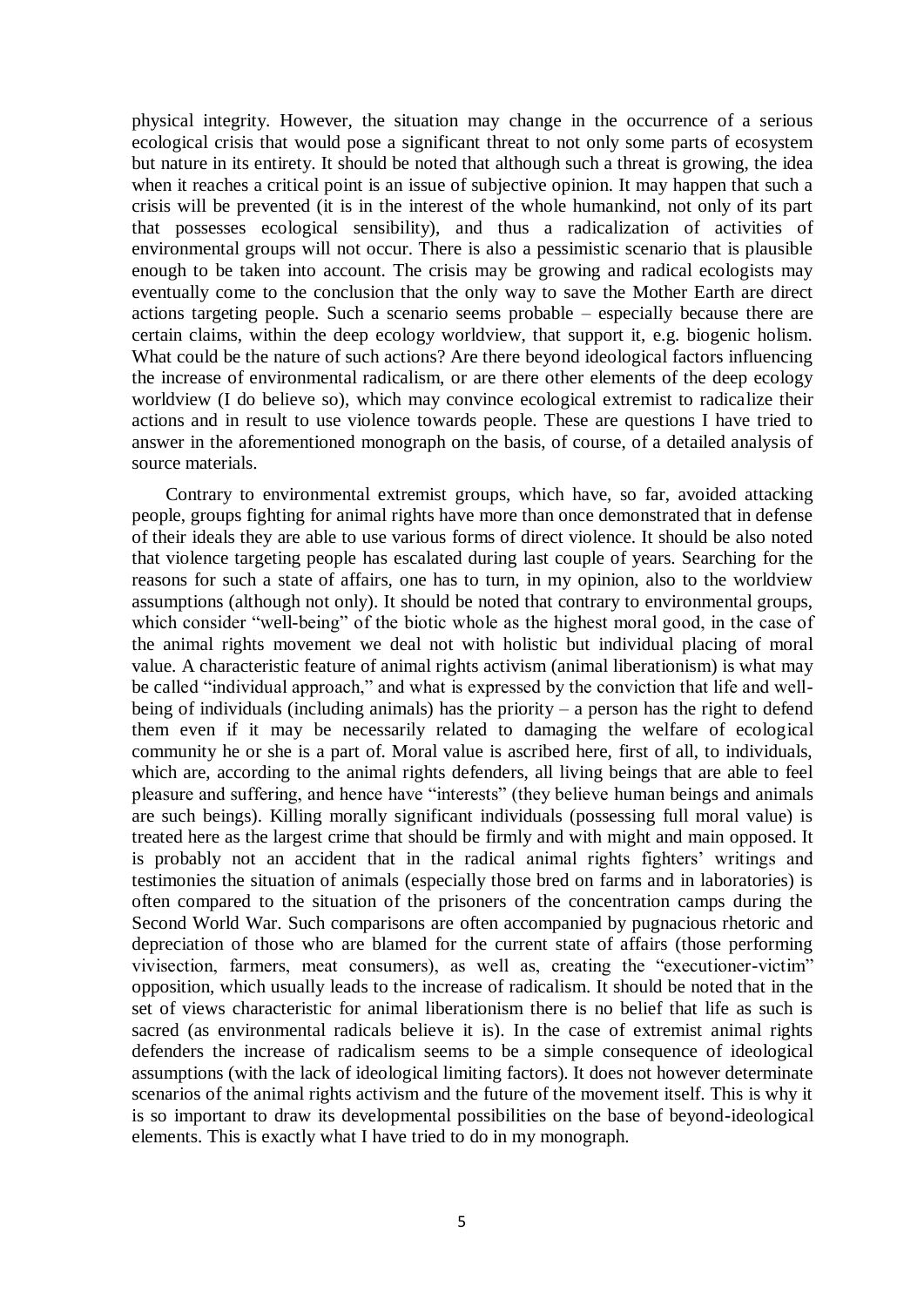Attitude towards violence is not, of course, something that is set forever (for ideology, as well as the method of evaluation undergo constant changes and modifications). In certain conditions environmental groups may show the same, or even bigger readiness to use direct violence, and the animal rights ones may limit themselves to using indirect violence and some mild forms of direct violence (in my opinion, only the full fulfilment of their postulates may effectively eliminate the latter). This is why it is so important to work out possible developmental scenarios on the basis of the ideological premises, methods used so far, organizational transformations, general developmental tendencies in the activities of secret groups (of various sort), socio-political situation.

There are no doubts that pro-ecological violence, both indirect and direct, is neither a marginal phenomenon, nor a declining one. It is enough to look at the statistics. The number of attacks grows constantly. (In 1985-1995 there were only 9 attacks in the United States but already 48 in 1995-2005. General number of crimes carried out by radical ecologists in the United States from 1979 to 2008 amounts to, according to the FBI, around 2000, and their joint cost is evaluated for \$110 million. Those statistics refer, of course, only to the USA and do not take into account smaller attacks of vandalism or minor violence acts on people. It seems not plausible that the number of sabotage actions should decrease in the nearest future. One should take into account rather the opposite, especially due to the fact that during last twenty years we have dealt with constant broadening of the scope of goals of the extremist ecological organizations. Today, those organizations do not limit themselves only to attacking the firms responsible for deforestation, ski resorts, highvoltage lines or laboratories, where experiments on animals are carried out. More and more often large corporations, private homes, SUVs become the subject of attacks, but also (what is relatively new tendency) various symbols of capitalism. (For many radical ecologists liberation of the Earth has become closely related to abolishing capitalism and social liberation, and a method to make it happen is supposed to be not slow reforms but a revolutionary spurt preceded by mass attacks on elements of capitalist system). In my research on "ecological extremism" I put forward a hypothesis that in quite near future violence of ecological (animal rights and environmental) nature will undergo further escalation and will become more radical. Verification of that hypothesis required a detailed research on the basis of the analysis of source materials (on the ideology, the approach towards the opponents, strategy, working methods, far-reaching plans), internal dynamic of the movements themselves, group activity (mainly in the Internet), as well as, taking into account the socio-political and cultural changes that have occurred within broadly understood Western civilization.

It should be underlined that ecological extremism (including ecoterrorism) that originally developed in Great Britain and the United States (then in several countries of Western Europe) has become, in time, a global problem. So far, in Poland, the cases of breaking the law of terrorist nature and motivated by ecological reasons occur rather seldom. The most spectacular attack of that nature took place at night on September 27/28, 2002, when the Polish branch of the Animal Rights Militia (ARM) put fire to three tractors with refrigerated trailers that belonged to a contractor of the Drobimex-Heinz company, on the grounds of which, in Szczecin, the attack took place. The loss arising from the arson was evaluated for PLN 200 000. The group sent also an anonymous Email to the editorial board of the *Głos Szczeciński* newspaper, where it informed that during the commotion happening due to the fire 30 chicken were contaminated with a chemical substance, and that those chicken are probably already on sale. Occasional occurrence of attacks does not mean that there is a lack of ideological and social base for radical ecological actions. Such a base has existed for a long time. The evidence for it may be the number of Web-pages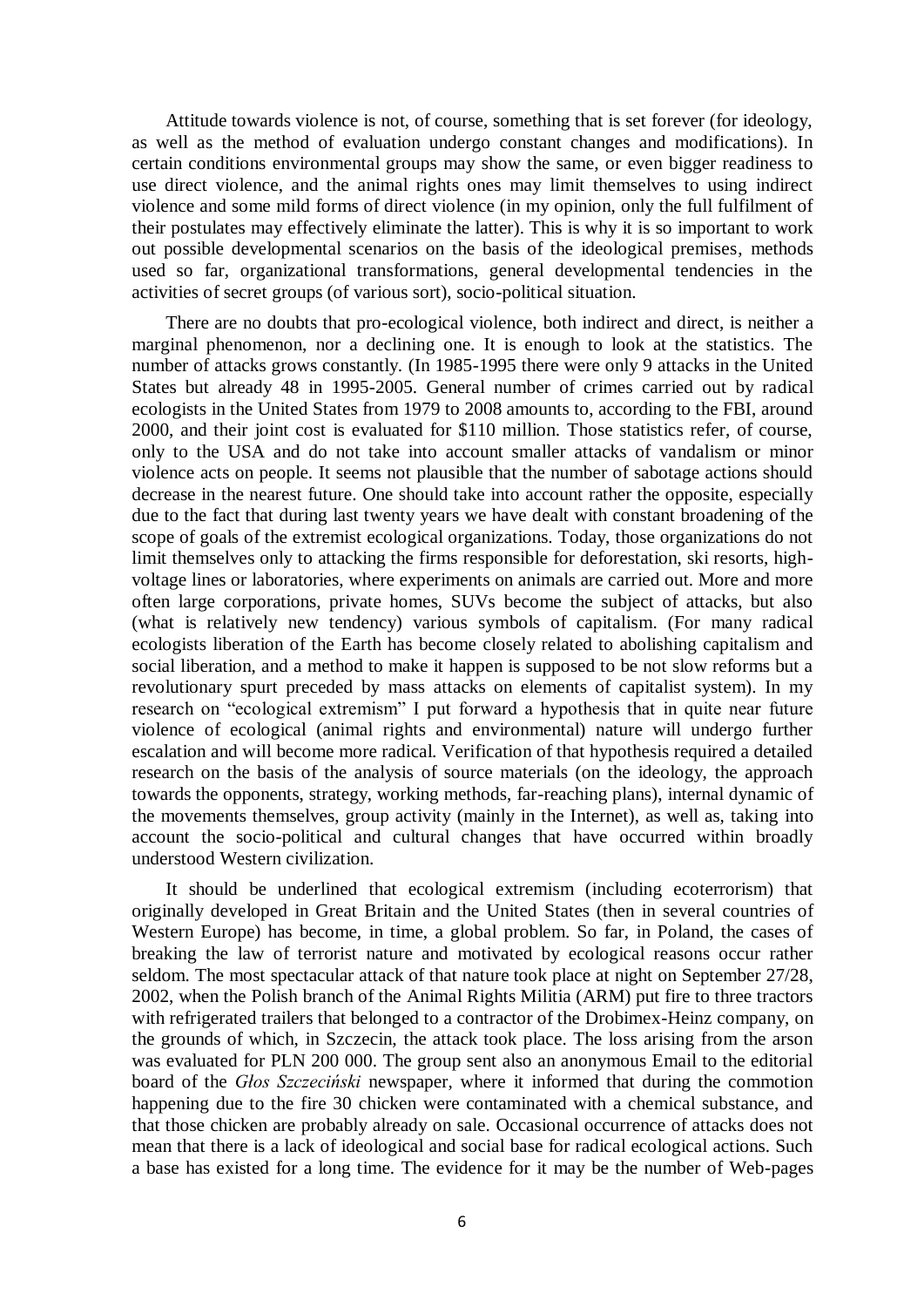being opened, as well as, of published leaflets dedicated to the ideology and strategy of ecological direct actions (both, sabotage and terrorist). It is not likely that the activities of that nature are the result of merely temporary fascination of a small group of enthusiasts. Ecological extremism is a phenomenon of international (almost global) nature. Hence, at any moment it may become a problem for the countries, where it has not developed to a degree that it would become the subject of interest and actions for the services responsible for counter fighting ideologically and politically motivated violence. Poland is one such countries; it is closely linked – culturally, socially, politically, and economically, with the countries, where the phenomenon of ecological extremism develops most intensively. Knowing the history, strategy and the conditioning of actions of the extremist and terrorist ecological groups in other countries one is able to anticipate in what direction and with what intensity it will develop in Poland.

I wish to emphasize that so far (i.e. till the publication of my monograph) no complex conception (both in Poland and abroad) has been created, on account of which one could perform an analysis of threats stemming from the phenomenon of ecoterrorism. Nobody has also tried to grasp that phenomenon in the context of other phenomena and processes (globalization, netwars or the development of new communication technologies). In the up-to-date few studies on ecoterrorism the focus is put mainly on recognition and description of isolated elements of that phenomenon (e.g. on methods used by particular groups, organizational development, beliefs of particular groups, or their relations with legal organizations). There has been no attempt however to create a holistic grasp, i.e. such which would allow to embrace and analyze mutual relations and links among the particular components, e.g. in none of the available studies on ecological terrorism a very important, in my opinion, issue of the influence of the particular ideological elements on the strategy of actions. Also, there are just a few studies, which tried to assess the future security threats coming from the side of extremist environmental and animal rights groups (there are just several articles in English on that topic). Those, which address it stop at a "safe" and, I believe, rather simplified claim that because environmental groups have not, so far, used direct violence (targeting humans), and animal rights groups have used it in limited scope, that state of affairs will not change in the future. That claim does not have to be necessarily true. As I tried to demonstrate in my monograph, some ideological elements (holistic vs. individualistic placement of values, biocentric egalitarianism vs. egalitarianism as referring to "sentient beings") may cause that in certain situations (growing ecological crisis, abandoning the anthropocentric perspective) the potential of radicalism of the environmental and animal rights groups will alter (in case of animal rights groups it may even lead to an open and total rejection of the officially proclaimed principle of not harming people; in case of environmental groups it may lead to actions aiming at elimination of the human species in its entirety). I have tried to scrutinize those elements in my research and to build, on that basis, adequate prognoses.

Recognition and isolating the elements responsible for a rapid (in the last quarter of the century) increase of direct and indirect violence in the conflicts that have generated ecological extremism was a significant element of my research on the mechanisms governing this type of extremism. The answers on the questions what factors had a cardinal influence on radicalization of the activities of environmental and animal rights social movements' extremist wings, and how one can prevent the exacerbating of the conflicts they are involved in, required carrying out detailed analyzes of the historical development of those movements, and in particular, their radical wings. An exceptionally essential element of those analyzes was a thorough examination of: the evolution of the methods employed by the extremist and terrorist groups (the Animal Liberation Front, Earth First!,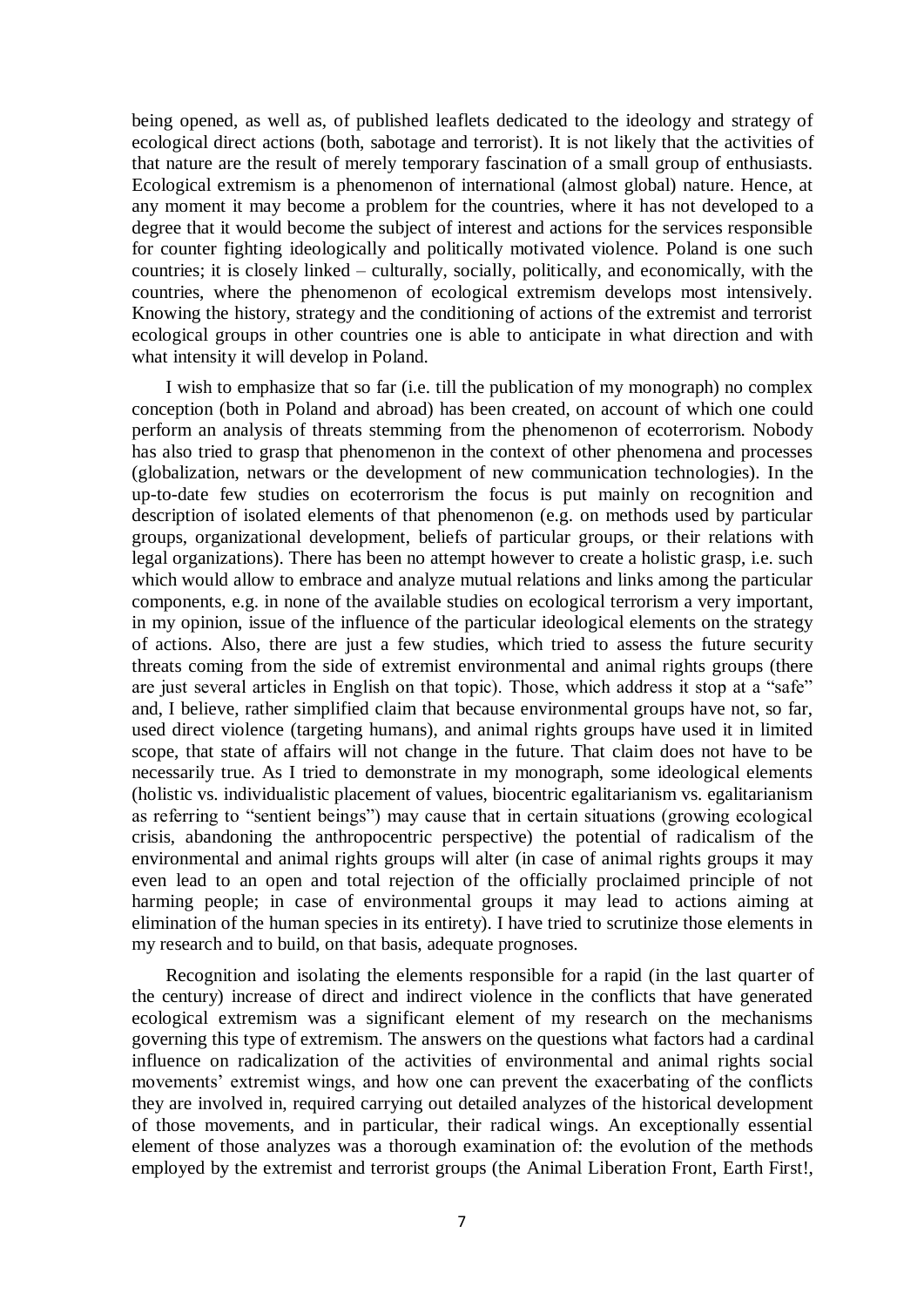the Earth Liberation Front, the Animal Rights Militia, the Sea Shepherd Conservation Society, Justice Department), the strategy of leaderless resistance, the strategy of "lone wolves" (using the example of Volkert van der Graaf and Theodore Kaczynski – the Unabomber), the role of new in the development of activities of the terrorist extremist groups, and the way they have been waged netwars – on the basis of a chain, knot, multichannel, or hybrid structure. In my research I also try to show and explain how the development of new organizational forms stimulated by the development of new communication technologies (especially the Internet) has led to the creation of a few types of network ties (that play an essential role in fighting against a hierarchically organized opponent): 1. in the area of direct actions (terrorist activity) – the multi-channel network (based on close relationships among the most active activists) and beyond-network leaderless resistance (which basis are independent activities of anonymous cells linked only on the ideological level); 2. in the area of information flows – the multi-knot (on the basis of the webpages that are the source for dissemination of ideas) and the multi-channel network (a network of interpersonal Internet contacts). Considerations of that type (until now never undertaken in the world) have a significant importance for the development of security studies. For, it is possible to work out, on their basis, efficient methods of fighting against the threats arising at the tactical and organizational level from the side of new terrorist formations (not only those who act on account of ecological motivation).

A very important element of my research in the area of the threats related to the development of new communication technologies was the analysis of offensive actions in the digital space – cyberterrorism (especially the attacks using botnets) and the role of the more and more common tactics of using modern swarming (which may be defined as seemingly amorphous but in reality structuralized and coordinated strategic way of attacking, from all over, a certain point or points by a constant pulsation of power and/or fire, both, from the internal and external positions – it should be noted that this kind of swarming considerably differs from traditional swarming (usually described by military theoreticians in relation to the doctrine of network-centric warfare) in regard to the feature of the attacked target, the character of the ties among the individuals taking part in it, and the way those individuals coordinate their actions). The aim of this analysis was to come up with the desired directions for the transformations of the methods used in fighting terrorism (including ecoterrorism) through the prism of the function the hierarchically organized forces should fulfil – the armed forces, the police (it may, I believe, serve important practical goals – creating the means of counteracting the development of ecological extremism and terrorism, as well as, the tools, with the help of which, it will be possible to more efficiently eliminate its most dangerous manifestations). A very important role in establishing those directions played the analysis of a broader socio-political context (especially cultural, social and mentality changes), in which radical ecological movements have developed – a progressive loss of control over the economy by national states, growing importance of the non-state, globally connected actors, the appearance of the Internet society, annihilation of cultural differences.

My research related to ecological terrorism and extremism (and broader single-issue terrorism), although clearly concentrated on the problems of security, has also an interdisciplinary dimension. It was carried out both, in the domain of security studies, and in the domain of philosophy, political sciences, sociology and history. The basis for the philosophical research were the ideologies and beliefs laying at the foundations of ecoextremism. Its goal was to establish which of their elements (and under what conditions) may have a direct influence on radicalization of actions, and which may obstruct them. Research of this type required actuating the phenomenological approach (a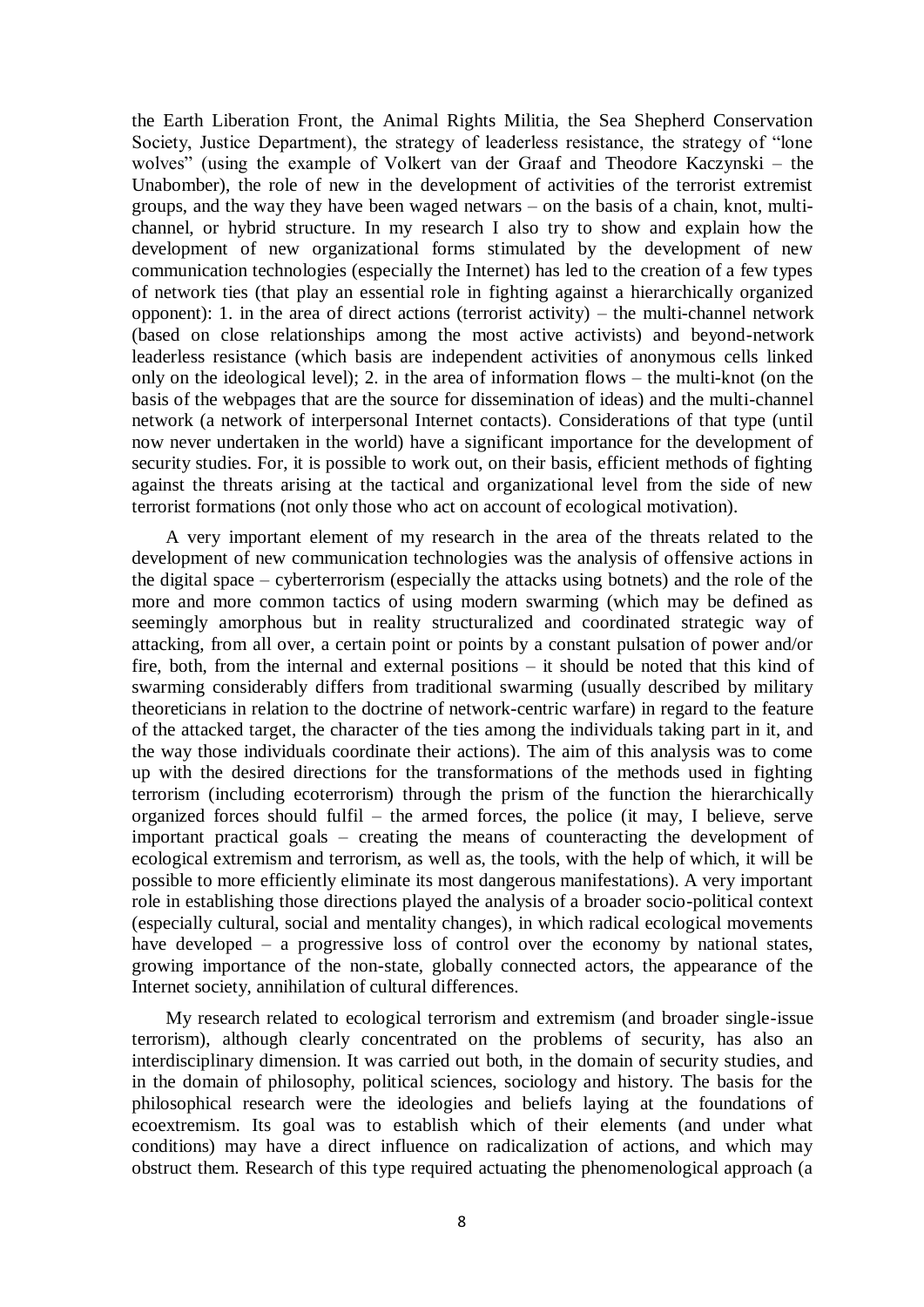phenomenological description, based on the rules of eidetic reduction, of the examined object plays here an important role), the logical-linguistic method (in particular semantic analysis, explanatory and regulatory description, transposition, and reconstruction), and the hermeneutic method (decoding the text sources in the light of their appropriate context: social, moral, and ideological). In the domain of political sciences and sociology (especially in regard to the organizational structures and strategy of activities) the most important was the comparative analysis related to both, the particular organizations (comparison of individual organizations and their types), and to individuals (e.g. the case study comparing the activities of tow lone wolves – Volkert van der Graaf and Theodore Kaczynski), the behavioral method (based on indirect, implicit, non-categorized observation), and the qualitative methods (especially non-structured interview). The historical research is based mainly on the genetic method (e.g. the attempt to grasp the cause and effect relations linking early environmental ideologies and activities with the contemporary ecological extremism).

In my opinion, research on terrorism and extremism (including ecoterrorism and ecoextremism, and broader, single-issue terrorism) does not have to be only of cognitive nature, but it may, or even should focus, in longer perspective, on creating efficient philosophy of battling it. Acquiring proper knowledge and formulating right claims about the essence of the interesting to me phenomena and their developmental directions (what I have tried to achieve in my research), allows to, I believe, work out an adequate conception of the risk, as well as, to develop and enhance paradigms for actions enabling the reduction of the scope and scale of the dangerous phenomena. These paradigms, in turn, do not have to come down to actions of typical anti-terrorist nature (catching and "elimination" of the members of criminal groups), which are considered, in this research work, to be not very effective (due to the fact that the majority of extremist groups have abandoned organizational structures and exchanged them for the model of leaderless resistance). Those actions (legal, political and psycho-educational) should be, above all, preventive and allow to fight terrorism at its origins, before it is able to generate its most radical currents and options of actions.

During my research work on terrorism and extremism I tried to consult the results of my analyses with scientists from other countries. In July 2006 I received a month-long research scholarship from the Deutscher Akademischer Austausch Dienst Foundation (DAAD). I carried out the research under the scientific supervision of Prof. Wolfram Hogrebe from July 2006 to August 2006 at the Rheinische Friedrich-Wilhelms-Universität in Bonn (Germany). During my stay at the university in Bonn, apart the research resulting from the approved research schedule, which concentrated upon ressentiment (which was the basis for my later considerations about the psychology of radical activities – especially those which are included in single-issue terrorism) and  $19<sup>th</sup>$  and  $20<sup>th</sup>$  century ideologies (anarchism, racism, fascism, ecologism) that are the source of radical social movements, I also spent my time searching for and analyzing the literature on the extremism and terrorism theories. The search-query research and the consultations with the scientists working on those problems turned out to be extremely helpful later – especially during constructing the theory of ecological extremism. I currently collaborate with two researchers working on terrorism: Michael Fredholm (Stockholm International Program for Central Asian Studies, Sweden) and Miroslav Mareš (Masaryk University, Czech Republic). The collaboration has resulted, so far, in writing an article entitled "Environmental-Extremist and Animal Rights Single Issue Perpetrators" (written with Miroslav Mareš), which will be published in a monograph entitled *Lone Wolf Terrorism. Past Experience, Future Outlook, and Response Strategies*. One-month research and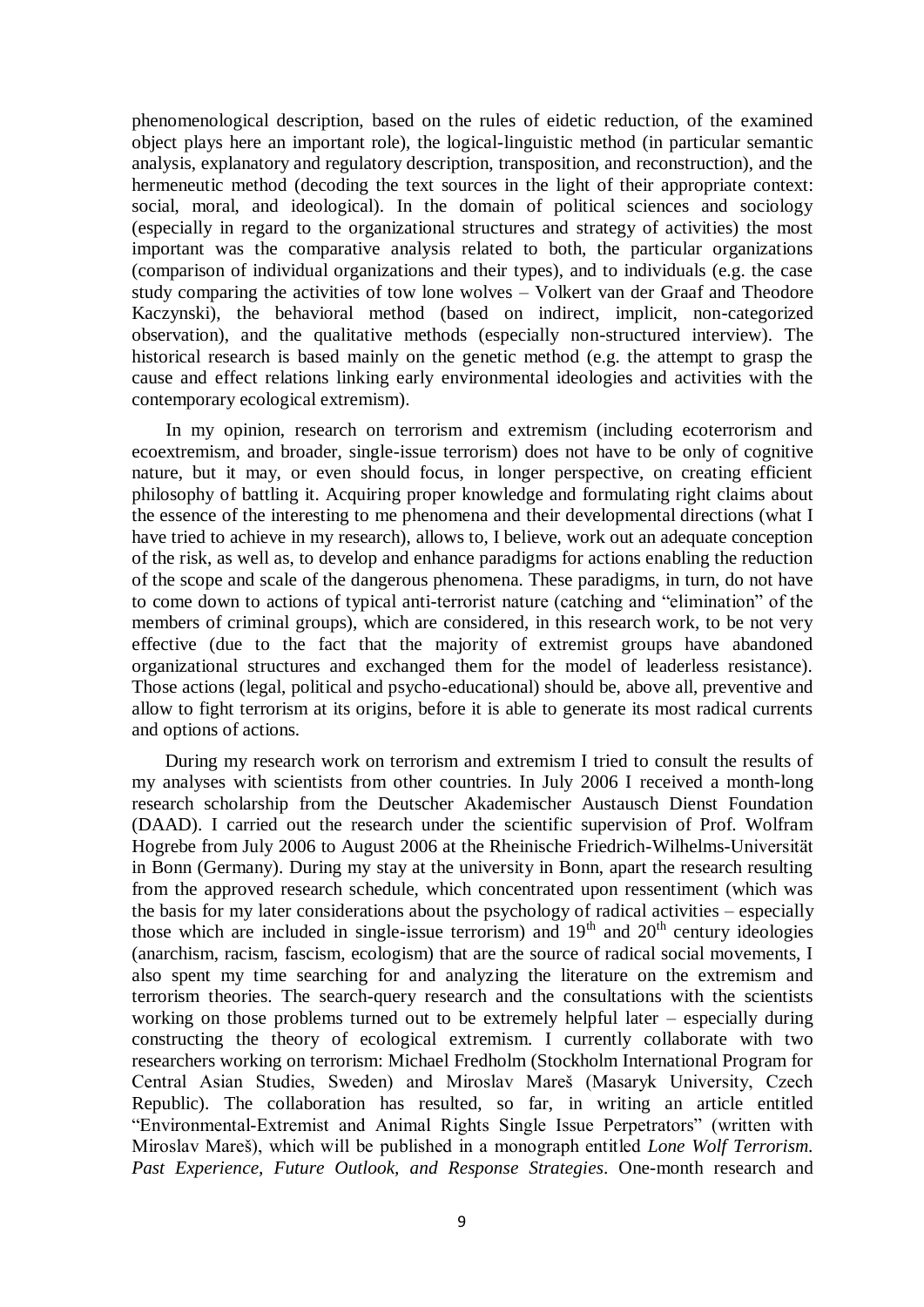teaching fellowship that I did from May 1 to June 1, 2013 at the Polish Naval Academy in Gdynia, Faculty of Command and Naval Operations has had a significant importance for organizing and clarifying many issues related to security (in the context of my interest in terrorism).

A measurable result of my research on the issues of ecoterrorism and single-issue terrorism are the following publications:

# Monographs:

- *1. Ecological Extremism. The Sources, Manifestations, Perspectives*, Warszawa: Wydawnictwo Naukowe Scholar, 2012.
- *2. Extremism and Terrorism in the Abortion Conflict*, Warszawa: FreeDomKsiążki, 2012.
- 3. *Single-Issue Terrorism*, Warszawa: Youround Publishing, 2013 (book published in English; available i.a. at www.amazon.com).

Articles:

- 1. "Freedom at All Costs Introduction to the Research on Anarchist Terrorism," article accepted for publication to a quarterly published journal *Bezpieczeństwo Narodowe*  (No. 28, 2013).
- 1. "The Security of the Maritime Traffic in the Perspective of the Threats Created by Single Issue Terrorism," article accepted for publication in *Logistyka*, No. 6, 2013, s. 401-410.
- 2. "Environmental-extremist and Animal Rights Single Issue Perpetrators," the article will be published in 2013 in the monograph entitled *Lone Wolf Terrorism. Past Experience, Future Outlook, and Response Strategies*.
- 3. "Typological Aspects of Single Issue Terrorism," *Zeszyty Naukowe Akademii Obrony Narodowej,* No. 4 (89), 2012 (article published in Polish and English, pp. 232-241, and 321-332.
- 4. "Anonymity as Seen from the Security Research Perspective" (article published in English), *Journal of Scientific Publications: Language, Individual & Society*, vol. 6, no. 1, 2012, pp. 60-64.
- 5. "Leaderless Terrorism" (article published in English), digital publication [in:] *Conference Proceedings - 12th International Scientific Conference: "International Relations 2011 - Contemporary Issues of World Economics and Politics*, Bratislava: Vydavateľstvo EKONÓM, 2011, pp. 865-870.
- 6. "Single-Issue Terrorism. Introduction to Analyses," in: Mariusz Kubiak, Mirosław Minkina (eds.), *Wojna o pokój. Rywalizacja, spory, konflikty i wojny we współczesnym świecie*, Wydawnictwo Uniwersytetu Przyrodniczo-Humanistycznego w Siedlcach 2011, pp. 349-357.
- 7. "Extreme Stage of the Abortion Conflict. Could the American Scenario Play Itself Out in Poland?" (article published in English), digital publication [in:] *Conference Proceedings - 11th International Scientific Conference: International Relations 2010 - Contemporary Issues of World Economics and Politics*, Bratislava: Vydavateľstvo EKONÓM 2011, pp. 606-623; traditional publication in: *Transformacje. An International Journal. Special Issue on Learning to Understand and Respond to*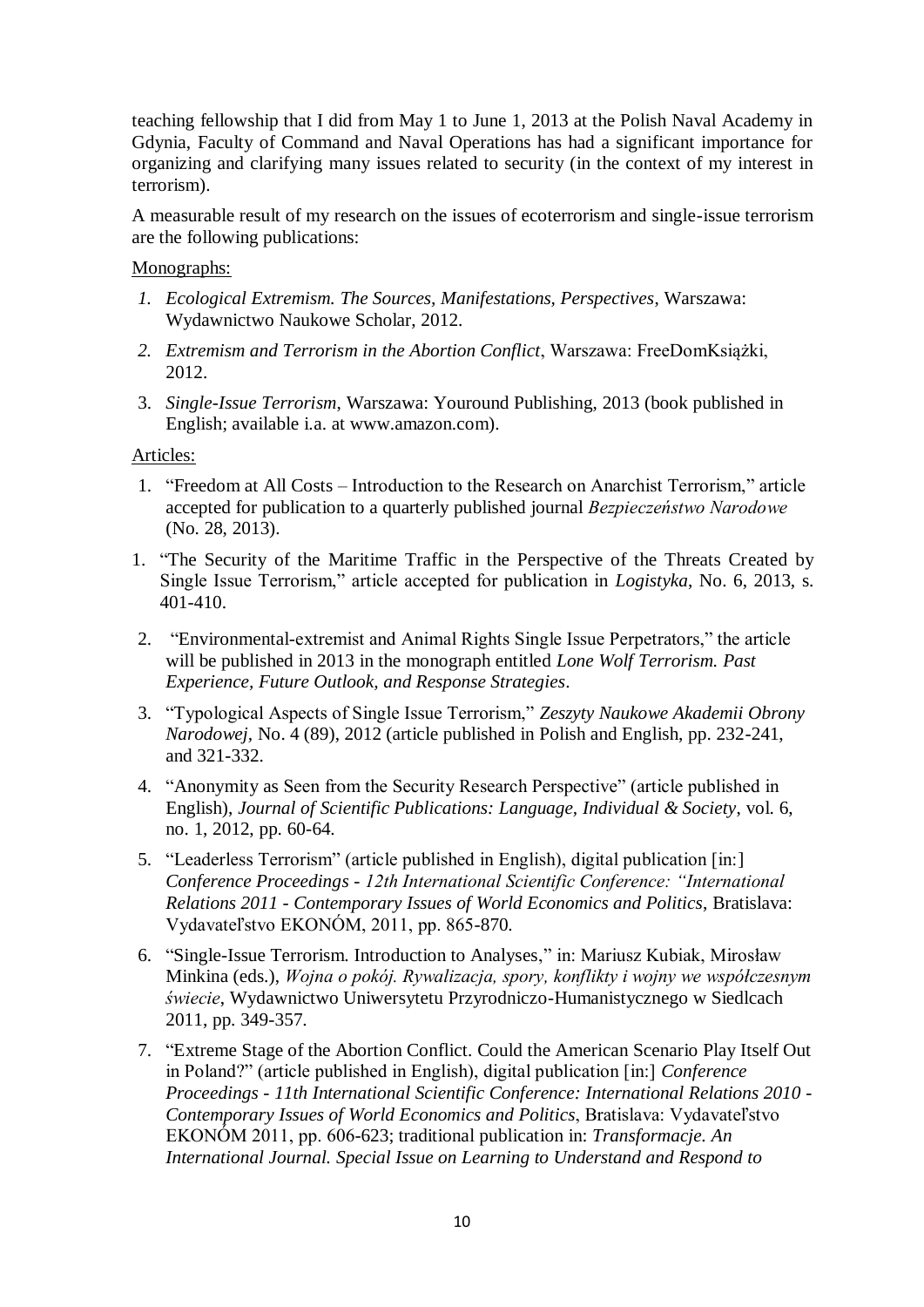*Change*, L.W. Zacher, D. Marinova T. Mhjabeen (eds.), 2010, No. 3-4 (66-67), pp. 334-352.

- 8. "The Nets of Hatred," *Kwartalnik Bellona*, 2010, No. 1, pp. 39-45.
- 9. "The Main Ideas of Environmental Extremism," *Studia Polityczne*, 2010, No. 25, pp. 33-52.
- 10. "Extremism in Defense of Animals. The Case of the Animal Liberation Front," *Studia Polityczne*, 2009, No. 23, pp. 221-249.
- 11. "H@tred Globalised. The Problem of Net Warfare from the Perspective of the Information Revolution of the  $21<sup>st</sup>$  Century," in: G. Piwnicki, S. Mrozowska (ed.), *Jednostka-społeczeństwo-państwo wobec megatrendów współczesnego świata*, Gdańsk: Wydawnictwo Uniwersytetu Gdańskiego, 2009, pp. 488-494.
- 12. "Anti-Abortion Extremism" [article published in English], *Rocznik Bezpieczeństwa Międzynarodowego*, 2008, pp. 229-237.
- 13. "Leaderless Resistance and Netwars in the Activities of the Radical Wings of Ecological Movement," *Przegląd Politologiczny*, 2008, No. 3, pp. 129-142.
- 14. "Ecoterrorism," [in:] *Słownik Bioetyczny*, Mariusza Ciszka (ed.), Warszawa: Polskie Towarzystwo Filozoficzne, 2008, pp. 77-78.
- 15. "Worldview Conflicts of Western Civilization Extremism in the Fight Over Abortion," [in:] *Bezpieczeństwo międzynarodowe a bezpieczeństwo państwa*, Cezariusz Skuzy, Wiesław Wróblewski (eds.), Vol. 2, Szczecin: Wydawnictwo Print Group, 2007, pp. 281-295.
- 16. "Animals and Their People. A Short History of the Animal Rights Activism," *Kultura i Społeczeństwo*, 2007, No. 1 (Komitet Socjologii, Instytut Studiów Politycznych PAN), pp. 189-204.
- 17. "Extremist Ecological Movements. History, Strategy, Ideology," *Wrocławskie Studia Politologiczne*, 2007, No. 8 (Instytut Nauk Politycznych Uniwersytetu Wrocławskiego), pp. 92-106.
- 18. "Extremism in Animal Defense. The Sources of Inspiration," [in:] *Terroryzm anatomia zjawiska*, Krzysztof Liedel (ed.), Warszawa: Wydawnictwo Scholar, 2006, pp. 146-165.
- 19. "In Defense of Life, Animals and the Environment. Single-issue Terrorism at the Turn of the 21<sup>st</sup> Century," in: Krzysztof Kowalczyk, Wiesław Wróblewski (eds.), *Terroryzm. Globalne wyzwanie*, Toruń: Wydawnictwo Adam Marszałek, 2006, pp. 127-145.
- 20. "Violence and Ecology," [in:] *Katastrofy naturalne i cywilizacyjne. Terroryzm współczesny. Aspekty polityczne, społeczne i ekonomiczne*, Marian Żuber (ed.), Wrocław: Wydawnictwo Wyższej Szkoły Oficerskiej Wojsk Lądowych im. gen. Tadeusza Kościuszki, 2006, pp. 163-174.
- 21. "Worldview-Based Terrorism of Narrow Field of Conflict vs. Deep Ecology," [in:] *Aktualny stan bioetyki i ekologii w Polsce i na świecie*, Józef Jaroń (ed.), Siedlce: Wydawnictwo Akademii Podlaskiej, pp. 95-114.
- 22. "Green Wrath. About Earth First!" [in:] *Bezpieczeństwo człowieka wobec współczesnych i przyszłych wyzwań*, Jan Dębowski (ed.), Siedlce: Wydawnictwo ODN, 2005, pp. 256-263.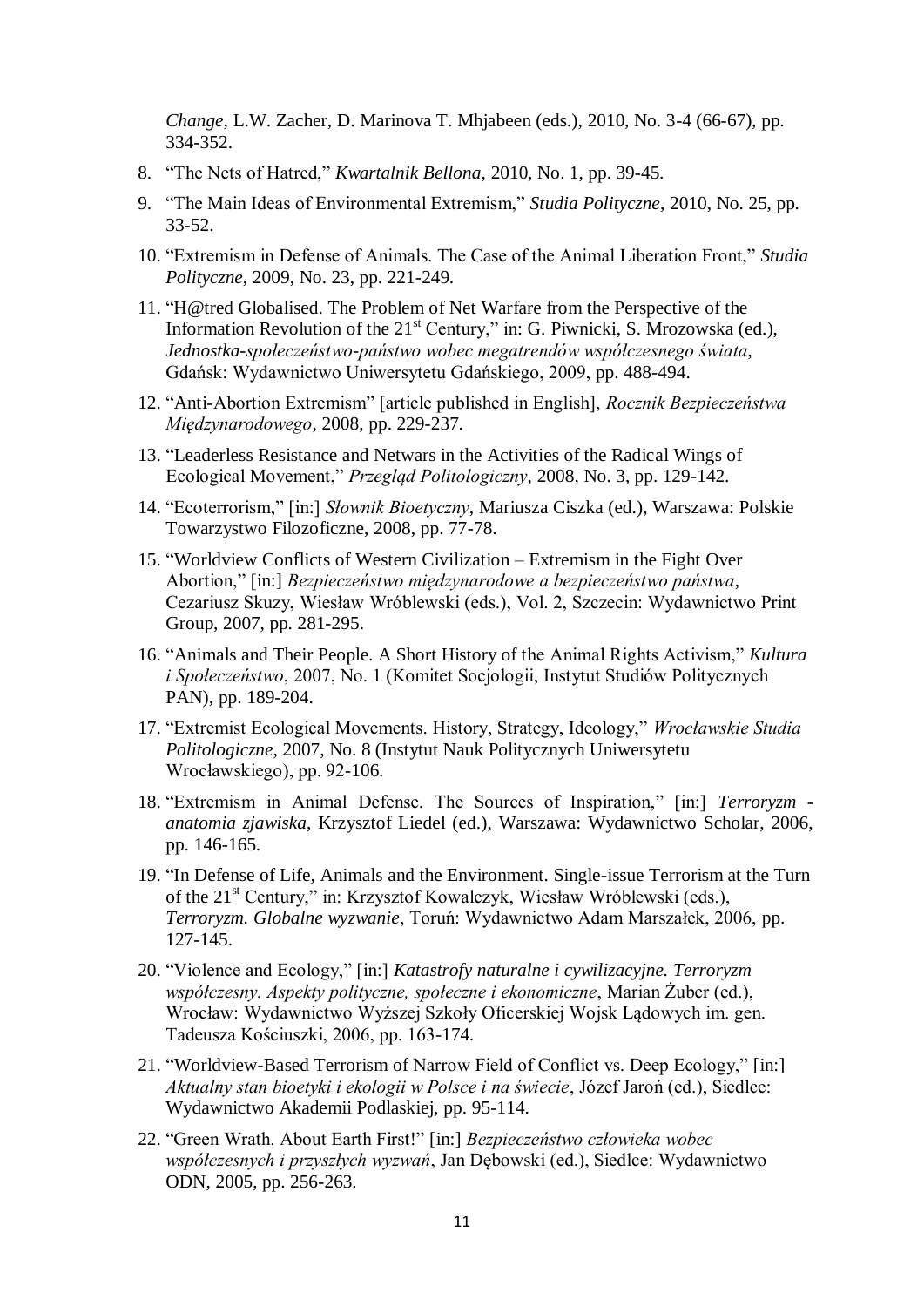- 23. "Ecological Fundamentalism of Earth First!" in: Józef Jaroń (ed.), *Ekofilozofia, bioetyka, etyka biznesu. Aktualne problemy współczesności*, Siedlce: Wydawnictwo Akademii Podlaskiej, 2004, pp. 15-26.
- 24. "Eath First! Strategy and Ideology," *Państwo i Społeczeństwo*, 2004, Vol. 4, No. 2, (Krakowska Szkoła Wyższa), pp. 115-126.
- 25. "Radical Dimension of Deep Ecology," *Ruch Filozoficzny*, 2004, Vol. LXI, No. 2, (Instytut Filozofii UMK), pp. 261-273.
- 26. "Green Extremism. Violence in Defense of the Natural Environment," in: Jan Dębowski (ed.), *Bezpieczeństwo i wolność jako kategorie kulturowe i społeczne*, Siedlce: Wydawnictwo Akademii Podlaskiej, pp.219-231.
- 27. "Mother Earth's True Children. Introductory Essay in the Issue of Eco-Terrorism," *Kultura i Społeczeństwo*, No. 4, pp. 47-61.

Apart from terrorism and extremism, the notion of ressentiment<sup>4</sup> has always been the subject of my scientific interest; the notion that, in my opinion, is a key to understand the sources of ideologically motivated violence (that fact was pointed at by other extremism and terrorism researchers, i.a. Lauren Langman, Douglas Morris, Harvey Kushner, Roger Scruton). I began the research on ressentiment already in the 1990s (in the area of philosophy). It resulted with, i.a. a doctoral dissertation entitled "The Problem of Revaluing the Values in Friedrich Nietzsche's Philosophy" (I addressed there the conception of ressentimental revaluing of values). Owning to the fact that the foundations of the ressentiment theory were formulated mainly by German researchers, I decided to carry out thorough studies on this phenomenon in that country. I was able to do that thanks to the following research fellowships:

from February 1996 to March 1996 – research fellowship: Rheinische Friedrich-Wilhelms-Universität in Bonn; founder: Gemeinschaft für Wissenschaft und Kultur Austausch in Mittel- und Osteuropa (GFPS);

from October 1993 to July 1994 – scholarship: Ruhr-Universität; founder: Tempus Utrecht Network Program (Tempus);

from July 1993 to September 1993 – scholarship: Albert-Ludwigs-Universität in Freiburg; founder: Gemeinschaft für Wissenschaft und Kultur in Mittel- und Osteuropa (GFPS).

The research on ressentiment (that I have analyzed mainly in the perspective of security studies, but also in the psychological, political, and philosophical perspectives) I carried out most intensely in 2006-2008 under the financed by the Ministry of Science and Higher Education research project entitled "The Problem of Resentment from the Educational Perspective" (grant no. N107 004 31/0708). The result of this research was creating theoretical foundations for linking the conception of ressentiment with different forms of political violence (above all with terrorism). What was significant in my research was unveiling the relationships between ressentiment and wide-range terrorism (revolutionary terrorism), as well as, demonstrating why in terrorism aiming at solving one issue (single-issue terrorism – narrow-range terrorism) it occurs relatively seldom – it does

 $\overline{A}$ Ressentiment may be, generally speaking, defined as arising from the experience of one's own inferiority an enduring psychological state (shaped by strong feelings of enviousness, jealousy, striving for revenge), in which occurs an adulteration (revaluing) of values perceived earlier (i.e. before the act of adulteration) by the ressentimental agent as worthy of the highest desire. The adulteration itself involves a depreciation of the desired but unobtainable for the agent values and glorification of those, which he or she feels destined to (due to possessing certain features).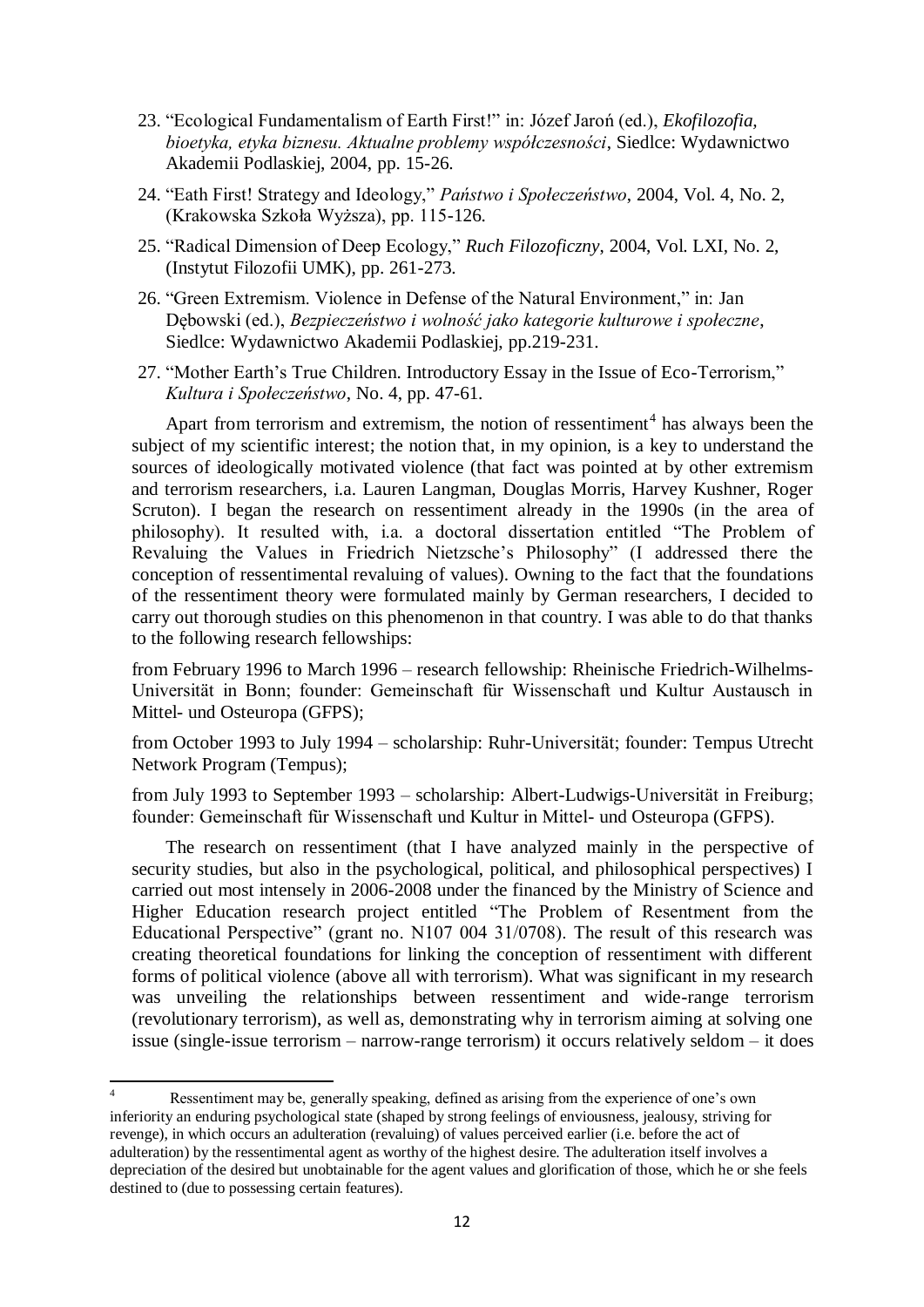not play the key role in the creation of the readiness for violence. Resentment, in my opinion, is that mental power that forces individuals and groups to overcome, in the name of preserving the identity and positive self-image, the conformist fear and become that what they would like to be – the only and real creators of values and communal sense. Reaching for violence is in their case a way of dealing with both, appearing doubts in regard to the ultimate validation of the chosen values, and resistance of the world reluctant to those values. For the essence of ressentiment is striving for revaluing values – to depreciate the existing values and establish the new (ressentimental) ones, it has to be at the basis of those actions that aim at total social transformations, and therefore at the basis of the actions of the groups representing wide-range (revolutionary) terrorism. It should be noted that the extremist "single-issue groups" do not endeavor to introduce such changes. By dint of the fact that both kinds of terrorism have essentially different character, they also should be treated differently, and in consequence, two different ways of fighting them should be worked out. That kind of claims I used, i.a. in writing my book *Ecological Extremism. The Sources, Manifestations, Perspectives* (especially the chapter entitled "Extremism. Theoretical Approach").

My research on ressentiment has not been limited only to creating tools allowing for explication of political violence. I have analyzed this phenomenon also from the point of view of psychology, pedagogy, and philosophy of security. In that research I have tried to establish: what is the essence of the phenomenon (in that matter I used, i.a. the conclusions reached by Friedrich Nietzsche – the creator of the ressentiment theory, Max Scheler, Max Weber, Leon Wurmser), what usually generates ressentiment (what are its social, psychological sources, what kind of depreciation generates it most often), what conditions may lead to the radicalization of its forms and manifestations, and finally, when the emotions related to ressentiment induce reaching for violence or various forms of selfdestruction. Analyzes of that kind are, in my opinion, essential for understanding many contemporary phenomena, such as extremism, nihilism, fundamentalism, fanaticism, or the phenomenon of school massacres.

The conclusions I have reached in my overall research on ressentiment I have used in the following publications:

#### Monographs:

*Hatred, Nihilism, the Culture at the Edge. Friedrich Nietzsche on the Gains and Dangers Related to the Transformation of Values*, Warszawa: Wydawnictwo Naukowe Szkoły Głównej Gospodarstwa Wiejskiego, 2012.

# Articles:

- 1. "Security Education Challenges: the Problem of Ressentiment-Based Terrorism," [in:] *Ewolucja terroryzmu na przełomie XX i XXI wieku*, Gdańsk: Wydawnictwo Uniwersytetu Gdańskiego, Marek J. Malinowski, Rafał Ożarowski, Wojciech Grabowski (eds.), 2009, pp. 506-517.
- 2. "Ressentiment in Action. The Problem of School Massacres," *Edukacja dla Bezpieczeństwa. Przegląd Naukowo-Metodyczny*, 2008, No. 2, pp. 42-50.
- 3. "Problems of *Ressentiment*. An Educational Perspective," [in:] *Edukacja bez granic – mimo barier. Przestrzeń tworzenia*, Vol. 1, Przemysław Bury, Dominika Czajkowska-Ziobrowska (eds.), Poznań: Wydawnictwo Wyższej Szkoły Bezpieczeństwa, 2008, pp. 264-270.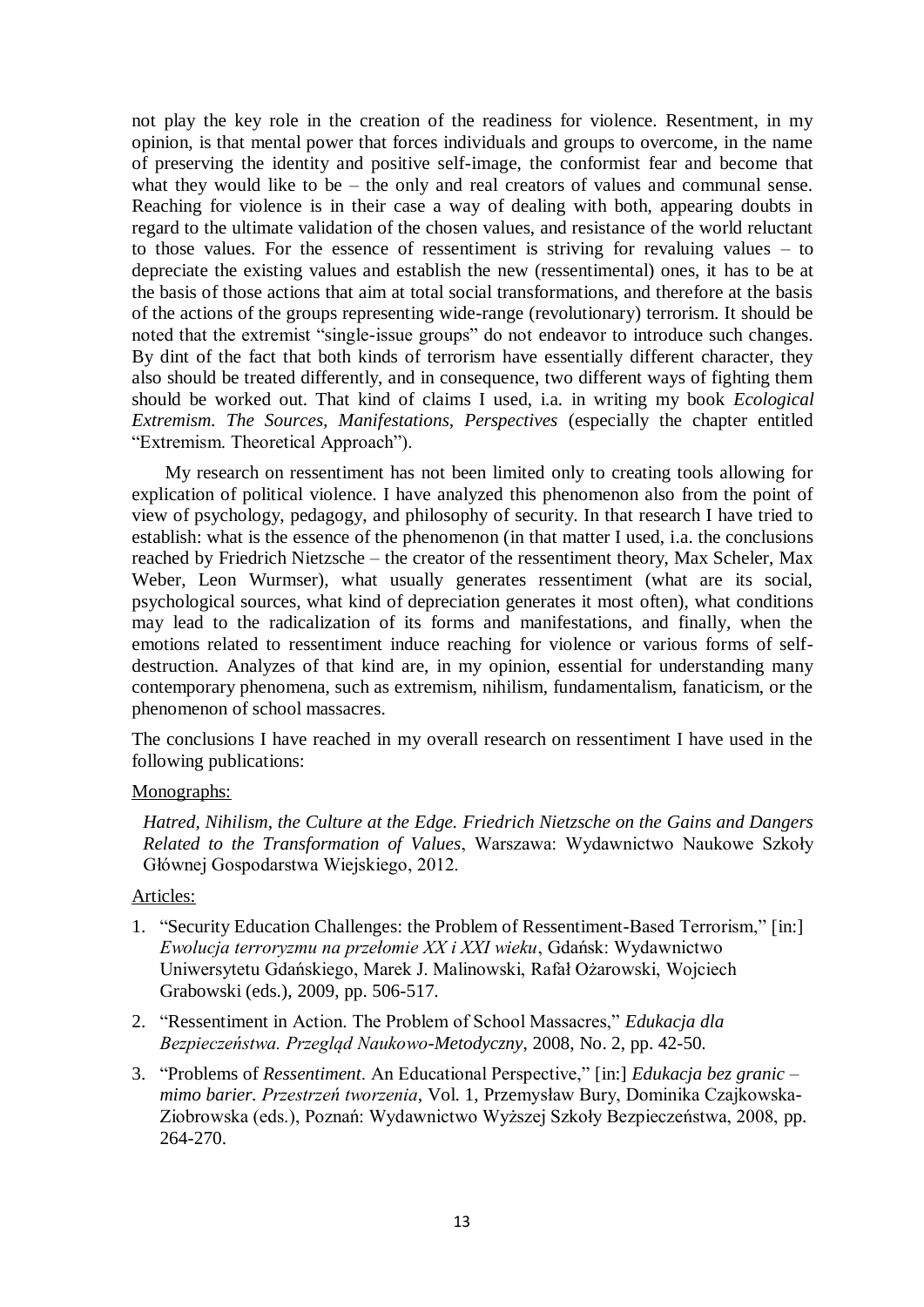- 4. "Resentment. The Sources, Manifestations, Ways of Elimination," *Ruch Pedagogiczny*, 2008, No. 1-2, pp. 25-34.
- 5. "Resentment," [in:] *Encyklopedia Pedagogiczna XXI wieku*, Tadeusza Pilcha (ed.), Vol. 5, Warszawa: Wydawnictwo Żak, 2006, pp. 264-267.
- 6. "Nihilism. Destruction of Dualistic Metaphysics and Death of Values," [in:] *Bezpieczeństwo człowieka a proces transformacji systemowej*, Jan Dębowski, Edward Jarmoch, Andrzej Świderski (eds.), Siedlce: Wydawnictwo AP, 2006, pp.107-117.
- 7. "Ressentiment and Revaluing of Values," [in:] *Agresja i przemoc we współczesnym społeczeństwie*, Mirosław Dyrda, Andrzej Sędek (eds.), Siedlce: Stowarzyszenie Tutaj Teraz, 2006, pp. 127-145.
- 8. "Objectivism and Subjectivism in the Service of Ressentiment-Based Hatred. Nietzsche contra Scheler – Interpretations and Critical Analyses," *Ruch Filozoficzny*, Vol. LXII, No. 3, (Instytut Filozofii UMK), pp. 477-487.
- 9. "Ressentiment and Nihilism in Friedrich Nietzsche," [in:], *Nihilizm - dzieje, recepcja, prognozy*, Stanisław Gromadzki, Jerzy Niecikowski (eds.), Warszawa: Wydział Filozofii i Socjologii Uniwersytetu Warszawskiego, pp. 111-135.
- 10. "Socialization and Resentment, Individualization and the Last People," [in:] *Dylematy współczesnego wychowania*, J. Kojkoła (ed.), Gdynia: Wydawnictwo Akademii Marynarki Wojennej, 1999, s. 161-172.

I have always tried to convey my scientific interests regarding the problems of security into certain didactic endeavors. During my academic activity I have taught the following classes in the area of security: at the University of Social Sciences and Humanities in Warsaw (course title: "Terrorism in the Western World"), at the Bogdan Jański Academy in Warsaw (course title: "Terrorism in the World"), and at my home university - the Warsaw University of Life Sciences (course title: "Ecological Extremism and Terrorism" and "Dangerous Ideas – Extremism and Terrorism of the Radical Wings of Social Movements"). My didactic and research work has been awarded with the third place in the competition "The Best Assistant Professor at the Warsaw University of Life Sciences."

I have also tried to present the results of my research in various academic and nonacademic circles, i.e. at the Forum of the Polish Universalism Association [Forum Polskiego Towarzystwa Uniwesalizmu] (quarterly academic presentation on dangers related to the development of netwars in the field of so called fighting worldviews  $-2010$ ), during the meeting of the former Institute of Humanities of the Academy of National Defense [Instytut Nauk Humanistycznych Akademii Obrony Narodowej] (the title of the presentation: "Ecoterrorism" - 2007), during the meeting of the Center of Evaluation and Prognostic Research at the Kozminski University in Warsaw [Centrum Badań Ewaluacyjnych i Prognostycznych Akademii Leona Koźmińskiego w Warszawie] (the title of the presentation: "Challenges for Security – Transformations in the Activities of the Contemporary Terrorist Groups" - 2008), on May 27, 2013 I delivered an open lecture entitled "Leaderless Resistance and Internet Wars in the Activities of the Contemporary Terrorist Groups," organized under the auspices of the Rector-Commandant of the Polish Naval Academy by the Student Society of Naval Security at the Polish Naval Academy in Gdynia. In 2006-2009 I worked on the project "Worldview Conflicts of Western Civilization" with the Workgroup for Research of Values System Conflicts at the Faculty of Applied Social Sciences of the Maria Grzegorzewska Academy of Special Pedagogy. Under the statutory research program I realized a research project entitled "Human Being in the World of the Encounter of Cultures" at my home university (Warsaw University of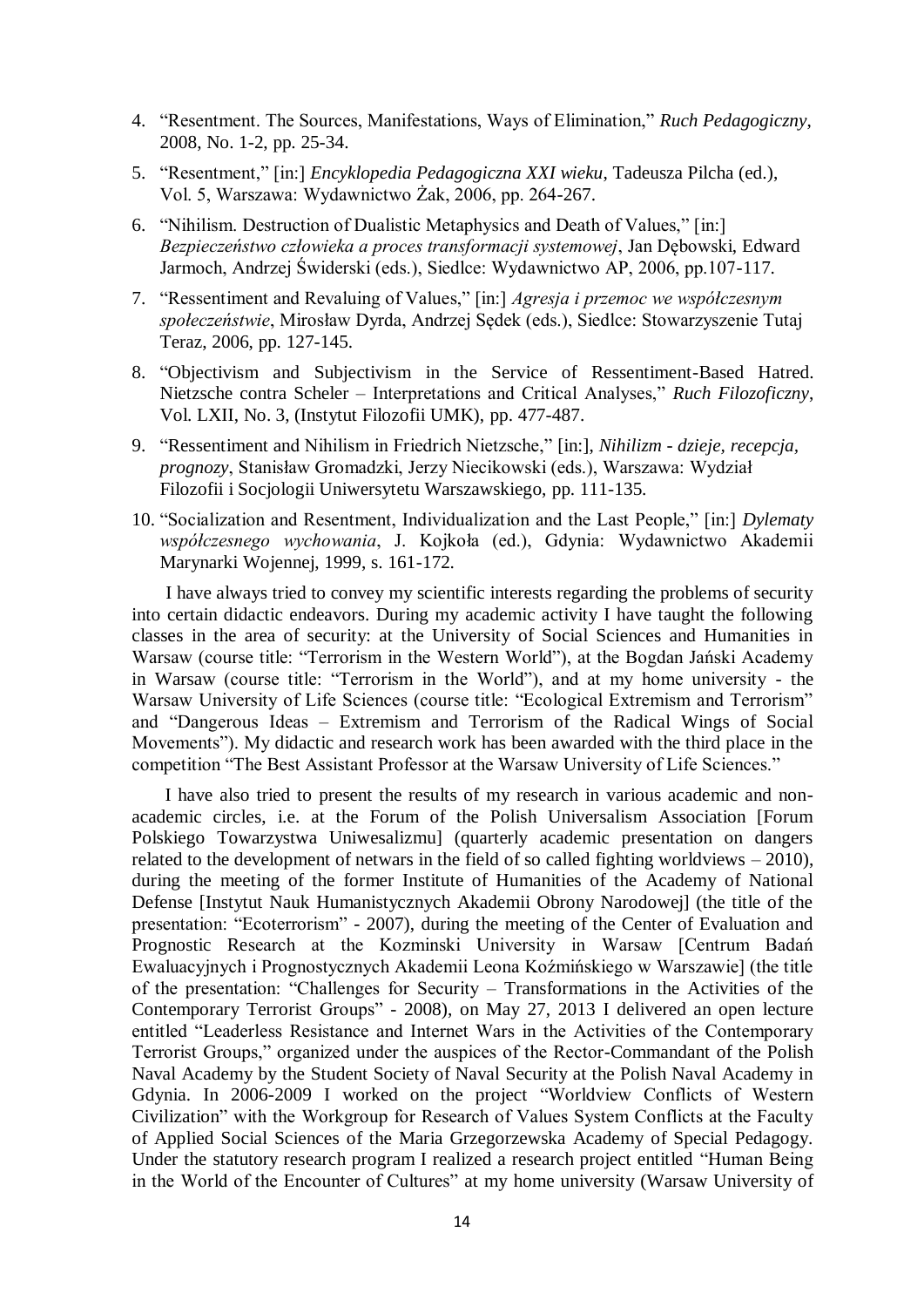Life Sciences). One of results of my work on that project was a presentation at an international conference organized by the Institute of Philosophy of the Warsaw University of Life Sciences and two publications: a paper entitled "Migrants' Integration in the Federal Republic of Germany. The Successes and Failures" [published in German] (dedicated to the problems of emigration in the Federal Republic of Germany) and a monograph published this year entitled *Hatred, Nihilism, the Culture at the Edge* (dealing with the threats related to the ressentimental transformations of values). On July 23, 2013, I received Rector's Second Degree Award for scientific activities in 2012 (i.a. publishing three monographs) at the Warsaw University of Life Sciences.

### 5. **Other Academic Achievement**

Apart from the aforementioned two research paths I have worked on issues from the area of political sciences, philosophy, religious studies, cultural studies and sociology. The subject of my academic investigations were, i.a. the problems of the threats related to the contemporary multicultural politics (2 articles) or to the appearance of new religious movements in Poland – using participatory method I researched for a couple of months one of such movements (1 article). A separate subject of my research were contemporary social ideologies or worldviews (socialism, Satanism), which played bigger or smaller role in the shaping of ideological picture of Western culture (2 articles). The research dedicated to particular issues of theoretical philosophy were admittedly an ancillary theme of my academic activities (4 articles and 1 review) but they allowed me to understand better other issues, which were the priority for me, e.g. fundamentalism, nihilism, or anarchism. My participation (from January 1, 2011 to March 1, 2011) in academic seminars organized in the Peace Center in the International Academy of Philosophy of Liechtenstein [Internationale Akademie für Philosophie im Fürstentum Liechtenstein] in Bendern by Prof. Josef Seifert also contributed to my better comprehension of those phenomena. Those seminars were dedicated to the social, political, and philosophical aspects of peace and war, terrorism, extremism, the freedom of the individual, and sustainable development. A two-month stay in Liechtenstein allowed me also to gather the literature (mainly in German) on radical ideologies of anarchist nature (also those with ecological orientations).

My publications dedicated to various issues from the scope of political science, philosophy, religious studies, cultural studies, and sociology:

Articles:

- **1.** "On the Crisis in Multiculturalism: A Comparative Perspective" [paper published in English], [in:] *Comparative Education, Teacher Training, Education Policy, School Leadership and Social Inclusion*, Nikolay Popov, Charl Wolhuter, Bruno Leutwyler, Marinela Mihova, James Ogunleye (eds.), Bureau for Educational Services, 2010, pp. 21-26.
- **2.** "Migrants' Integration in the Federal Republic of Germany. The Successes and Failures," [paper published in German], [in:] Człowiek w świecie spotkania kultur, Krystyny Najder-Stefaniak, Yuriy'a Plyski (eds.), Warszawa, 2010, pp. 121-146.
- **3.** "The Ideal of the *Uebermensch* in Friendrich Nietzsche's Philosophy," [in:] *Ewolucja koncepcji natury ludzkiej w świetle nauk filozoficznych, psychologii, teologii i politologii*, Edwarda Jarmoch, Józef Jaroń, Izabela Trzpil, Siedlce: Wydawnictwo AP, 2007, pp. 19-28.